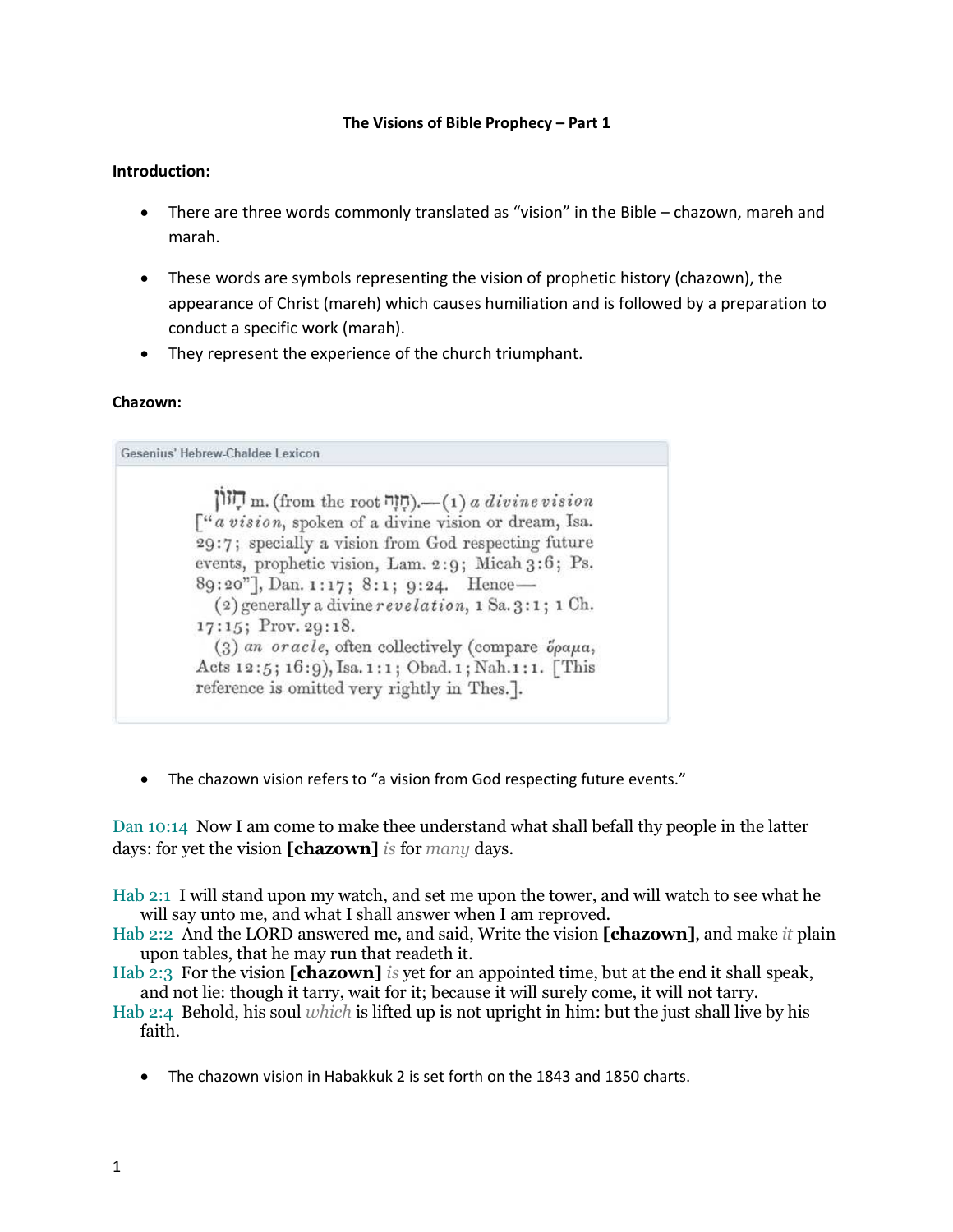**As early as 1842 the direction given in this prophecy to "write the vision, and make it plain upon tables, that he may run that readeth it," had suggested to Charles Fitch the preparation of a prophetic chart to illustrate the visions of Daniel and the Revelation.** The publication of this chart was regarded as a fulfillment of the command given by Habakkuk. No one, however, then noticed that an apparent delay in the accomplishment of the vision--a tarrying time--is presented in the same prophecy. After the disappointment, this scripture appeared very significant: "The vision is yet for an appointed time, but at the end it shall speak, and not lie: though it tarry, wait for it; because it will surely come, it will not tarry. . . . The just shall live by his faith." {GC 392.2}

# **The Lord showed me that the 1843 chart was directed by his hand, and that no part of it should be altered; that the figures were as he wanted them. That his hand was over and hid a mistake in some of the figures, so that none could see it, until his hand was removed.** {RH, November 1, 1850 par. 10}

 Then I saw in relation to the "Daily," that the word "sacrifice" was supplied by man's wisdom, and does not belong to the text; and that the Lord gave the correct view of it to those who gave the judgment hour cry. When union existed, before 1844, nearly all were united on the correct view of the "Daily;" but since 1844, in the confusion, other views have been embraced, and darkness and confusion has followed. {RH, November 1, 1850 par. 11}

Hos 12:10 I have also spoken by the prophets, and I have multiplied visions **[chazown]**, and used similitudes, by the ministry of the prophets.

- Similitude *daw-maw'* A primitive root; to *compare*; by implication to *resemble*, *liken*, *consider: -* compare, devise, (be) like (-n), mean, think, use similitudes.
- Similitudes are a reference to the reform lines.
	- $\circ$  Sacred history repeats in both the sequence and the nature of the events portrayed thus forming patterns.
	- o These patterns are repeated at the end of the world.

## **Effect of Every Vision:**

• Every line of prophetic history in the Bible becomes present truth in the post-911 tarrying time.

## Eze 12:21 And the word of the LORD came unto me, saying,

Eze 12:22 Son of man, what *is* that proverb *that* ye have in the land of Israel, saying, The days are prolonged, and every vision **[chazown]** faileth?

• "Every vision faileth," or in other words – the prophecies of the Bible are no longer understood by God's church. This is due to the working of the mystery of iniquity – higher education, the adoption false methods of Biblical interpretation etc.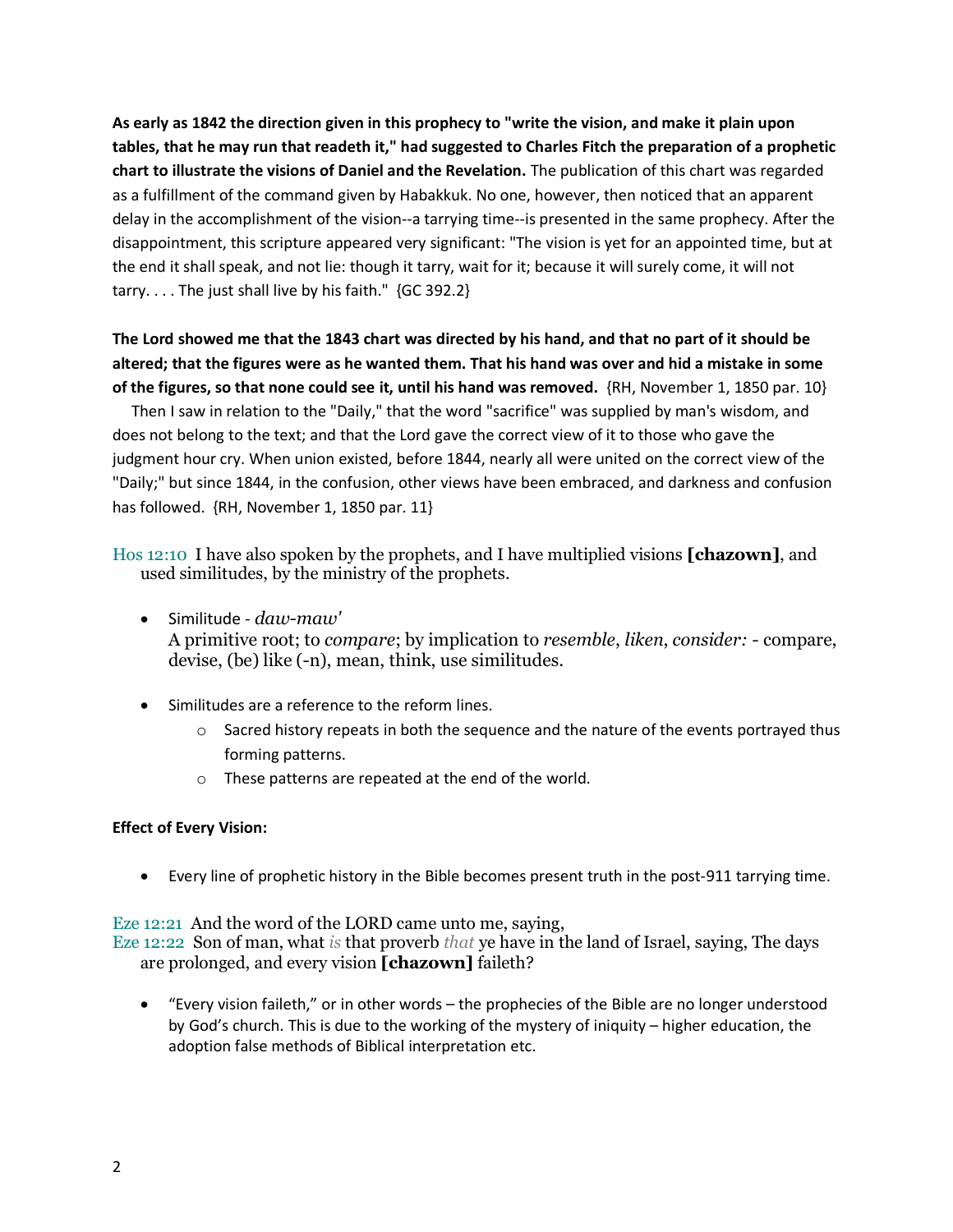- This leads many to believe that "the days are prolonged." They have no conception of the fact that we are already in the time of Adventism's visitation and they put far off into the future the close of probation and their preparation for it.
- It is those who lose their bearings who develop an experience described as smithing their fellow servants and eating and drinking with the drunken.

Mat 24:45 Who then is a faithful and wise servant, whom his lord hath made ruler over his household, to give them meat in due season?

Mat 24:46 Blessed *is* that servant, whom his lord when he cometh shall find so doing.

Mat 24:47 Verily I say unto you, That he shall make him ruler over all his goods.

- Mat 24:48 But and if that evil servant shall say in his heart, **My lord delayeth his coming**;
- Mat 24:49 And shall begin to smite *his* fellowservants, and to eat and drink with the drunken;
- Mat 24:50 The lord of that servant shall come in a day when he looketh not for *him,* and in an hour that he is not aware of,
- Mat 24:51 And shall cut him asunder, and appoint *him* his portion with the hypocrites: there shall be weeping and gnashing of teeth.

**Amo 6:1** Woe to them *that are* at ease in Zion, and trust in the mountain of Samaria, *which are* named chief of the nations, to whom the house of Israel came!

Amo 6:2 Pass ye unto Calneh, and see; and from thence go ye to Hamath the great: then go down to Gath of the Philistines: *be they* better than these kingdoms? or their border greater than your border?

Amo 6:3 **Ye that put far away the evil day, and cause the seat of violence to come near;**

Amo 6:13 Ye which rejoice in a thing of nought, which say, Have we not taken to us horns by our own strength?

- Amo 6:14 But, behold, **I will raise up against you a nation, O house of Israel, saith the LORD the God of hosts; and they shall afflict you from the entering in of Hemath unto the river of the wilderness.** 
	- Hemath was the northernmost boundary of Israel. It was conquered by Jeroboam II (2 Kings 14:23-28).
	- Hence the enemy afflicting Israel from the entering in of Hemath comes from the north. This was Assyria which is the king of the north.
	- "Seat"

H7675 - *sheh'-beth*

Infinitive of H3427; properly *session*; but used also concretely, an *abode* or *locality*. Comapre H3429: - place, seat. Compare H3429.

• "Violence"

H2555 - *khaw-mawce'*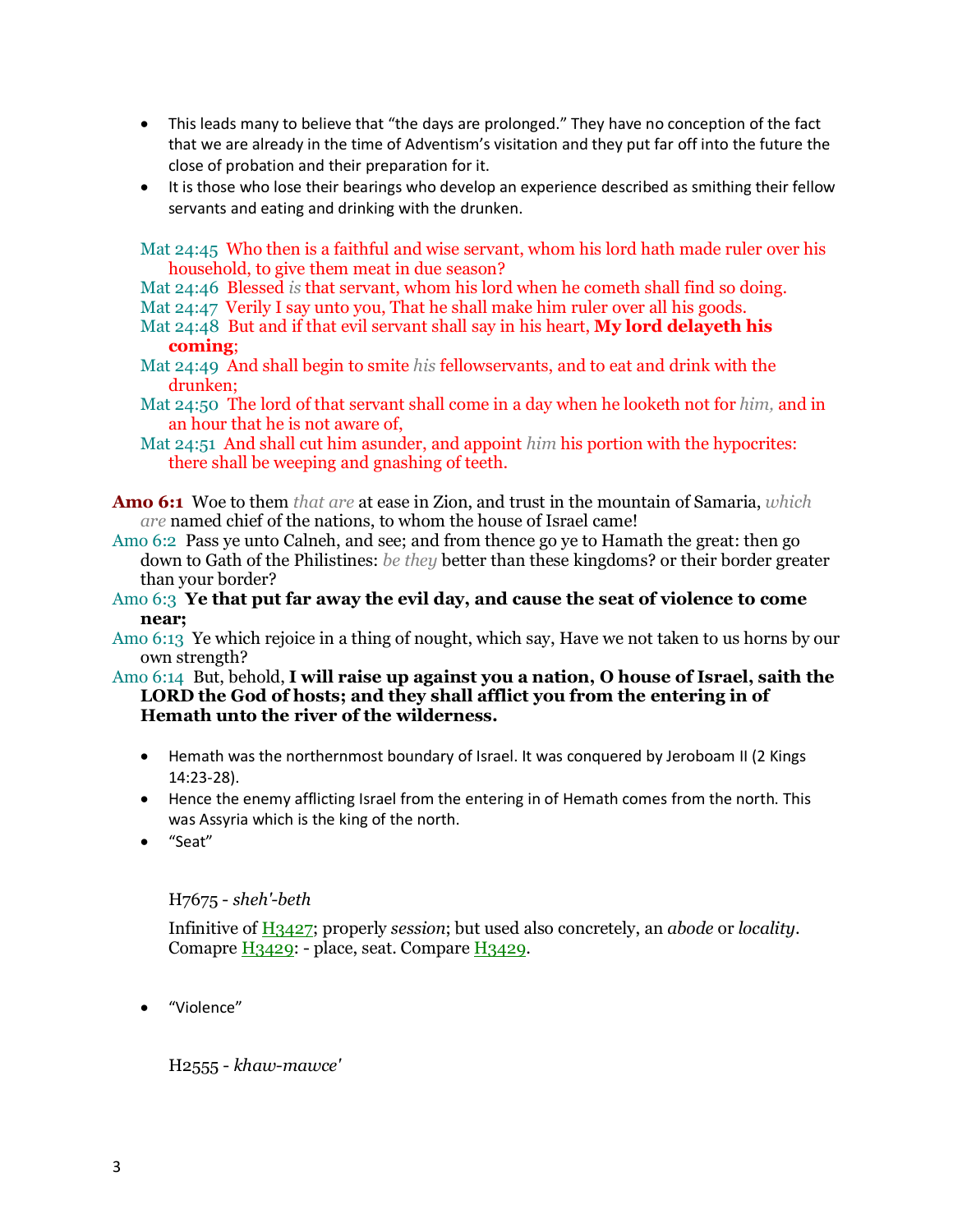From H2554; *violence*; by implication *wrong*; by metonymy unjust *gain: -* cruel (-ty), damage, false, injustice, X oppressor, unrighteous, violence (against, done), violent (dealing), wrong.

- The seat of violence is "wrong" or "cruelty" is the smiting of the fellow servants in Matt 24:48.
- The judgement for this is that they shall be destroyed by the King of the North at the Sunday Law.

Eze 12:23 Tell them therefore, Thus saith the Lord GOD; I will make this proverb to cease, and they shall no more use it as a proverb in Israel; but say unto them, **The days are at hand, and the effect of every vision [chazown]**.

- 1Cor 10:11, Rom 15:4.
- The entire Bible is prophetic.

As early as 1842 the direction given in this prophecy to "write the vision, and make it plain upon tables, that he may run that readeth it," had suggested to Charles Fitch the preparation of a prophetic chart to illustrate the visions of Daniel and the Revelation. The publication of this chart was regarded as a fulfillment of the command given by Habakkuk. No one, however, then noticed that an apparent delay in the accomplishment of the vision--a **tarrying time**--is presented in the same prophecy. After the disappointment, this scripture appeared very significant: "The vision is yet for an appointed time, but at the end it shall speak, and not lie: though it tarry, wait for it; because it will surely come, it will not tarry. . . . The just shall live by his faith." {GC 392.2}

 A portion of Ezekiel's prophecy also was a source of strength and comfort to believers: "The word of the Lord came unto me, saying, Son of man, what is that proverb that ye have in the land of Israel, saying, The days are prolonged, and every vision faileth? Tell them therefore, Thus saith the Lord God. . . . **The days are at hand, and the effect of every vision**. . . . I will speak, and the word that I shall speak shall come to pass; it shall be no more prolonged." "They of the house of Israel say, The vision that he seeth is for many days to come, and he prophesieth of the times that are far off. Therefore say unto them, Thus saith the Lord God; There shall none of My words be prolonged any more, but the word which I have spoken shall be done." Ezekiel 12:21-25, 27, 28. {GC 392.3}

• Eze 12:23 was understood in connection with the first disappointment in Millerite history which typifies 911 at the end of the world.

Eze 12:24 For there shall be no more any vain vision nor flattering divination within the house of Israel.

Eze 12:25 For I *am* the LORD: I will speak, and the word that I shall speak shall come to pass; it shall be no more prolonged: **for in your days, O rebellious house, will I say the word, and will perform it, saith the Lord GOD**.

**Rome Establishes the Chazown Vision:**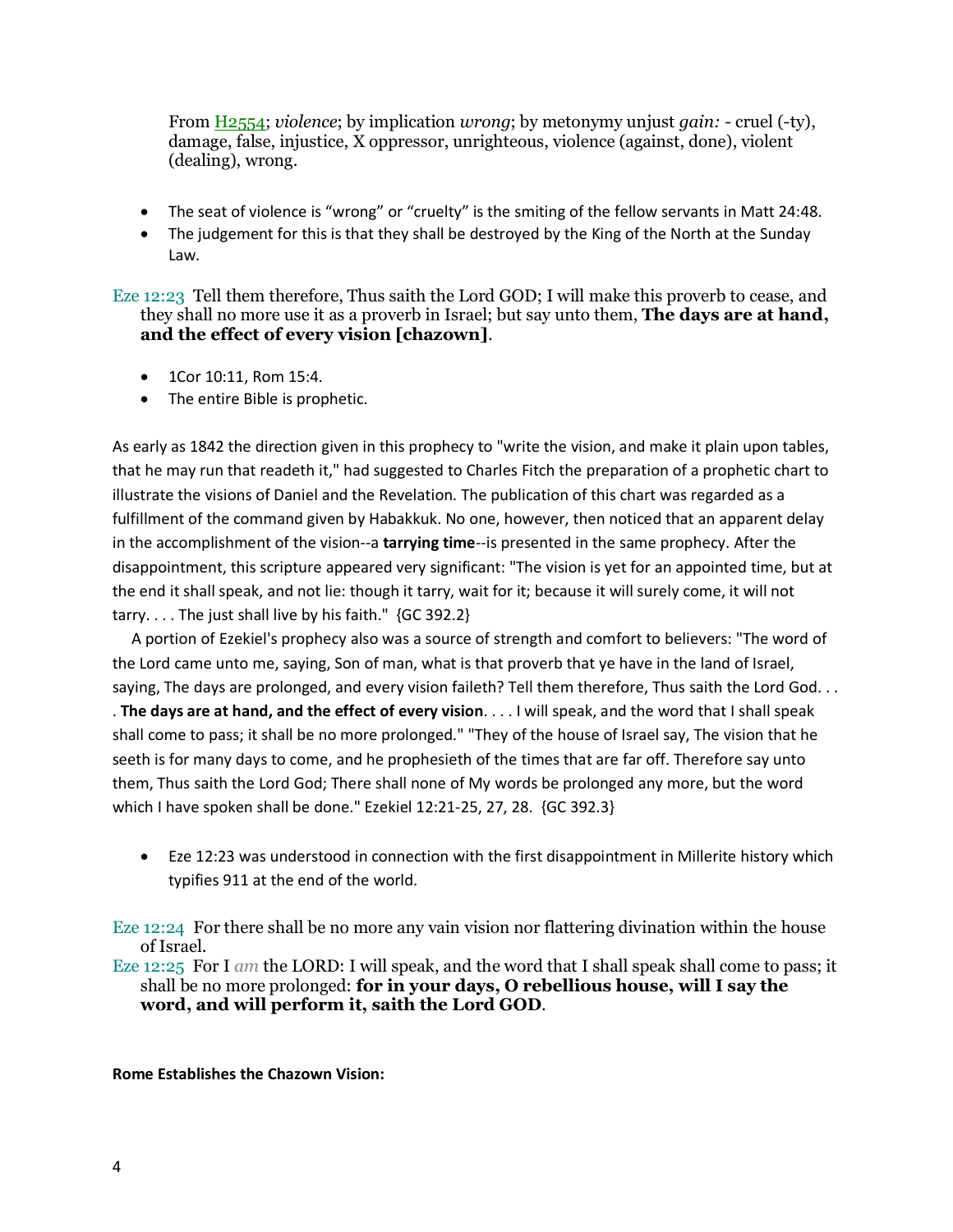Dan 11:14 And in those times there shall many stand up against the king of the south: also the robbers of thy people shall exalt themselves to establish the vision **[chazown]**; but they shall fall.

- Dan 11 sets forth a point by point account of the vision of prophetic history.
- Verse 14 identifies the exaltation or rise of Rome as establishing (or confirming) the veracity of the vision.

2. The establishment, the growth, and the reign of the papacy as a world-power, is distinctly a subject of prophecy, as really as is the fall of Rome and the planting of the Ten Kingdoms upon the ruins thereof. *Indeed, the prophecy of this is an inseparable part of the prophecy of the other. To any one who will closely observe, it will plainly appear that in the three great lines of prophecy in Daniel 7, and 8, and 11, the great subject is Rome. In the Scriptures in each of these chapters far more space is given to the description of Rome than is given to Babylon, Medo-Persia, and Grecia all together. And in Dan. 11 : 14 when the entrance of Rome upon the scene is marked, it is definitely and significantly stated "the children of robbers shall exalt themselves to establish the vision." That is to say: Rome is the particular object of the vision; and when Rome is reached and she enters upon the scene, the vision is established. {1901 ATJ, An Ecclesiastical World Power 1.2}*

*And again: In Dan. 11:4 there is marked the concurrence of events which calls into the field of prophecy and history the Roman power. And when the Roman power does enter the field, the Word says that it is done "to establish the vision"—"the children of robbers shall exalt themselves to establish the vision." This shows that the Roman power was the great object of the vision; that whatever was given preceding the rise of that power, was given only as certain stepping-stones unto the time when that power should rise; and that when this power was met, in its rise, the object of the vision was met—the vision was established. And when that power is once entered upon the scene, it continues, if not in one phase then just as certainly in another, till the time of the coming of the Lord and the end of the world. {November 21, 1900 ATJ, Signs of the Times 4.10}*

- Rome was the principal persecutor of God's church at the beginning (Ephesus, Smyrna) and it will be their chief persecutor at the end (Dan 11:44).
- It is the power that continues until Christ's second coming (2 Thess 2:1-8).

## **Where There is No Chazown Vision:**

- Prophecy likened to the eyes of the church.
- 1Sa 9:9 (Beforetime in Israel, when a man went to enquire of God, thus he spake, Come, and let us go to the seer: for *he that is* now *called* a Prophet was beforetime called a Seer.)
	- Seer *raw-aw'*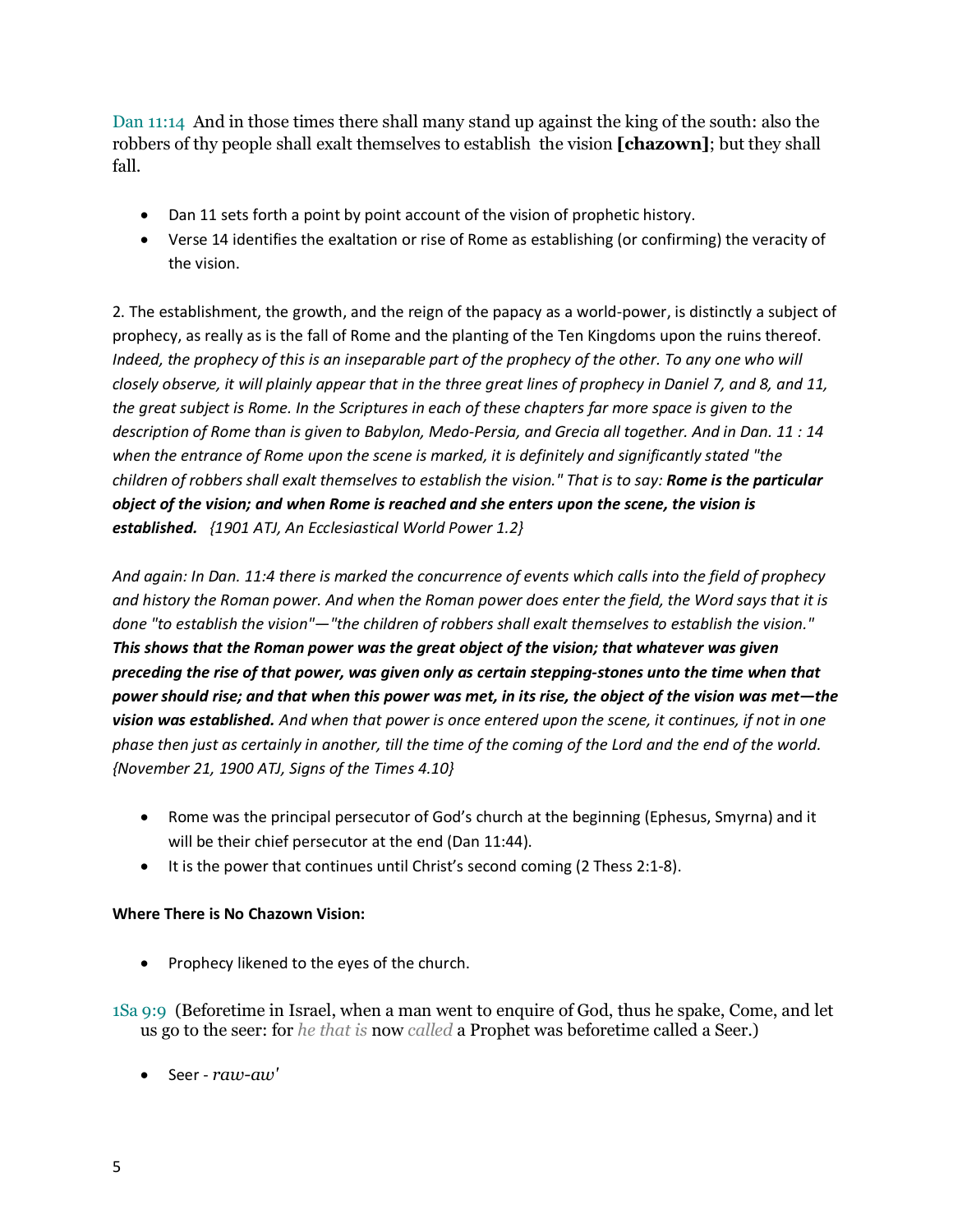A primitive root; to *see*, literally or figuratively (in numerous applications, direct and implied, transitively, intransitively and causatively): - advise self, appear, approve, behold, X certainly, consider, discern, (make to) enjoy, have experience, gaze, take heed, X indeed, X joyfully, lo, look (on, one another, one on another, one upon another, out, up, upon), mark, meet, X be near, perceive, present, provide, regard, (have) respect, (fore-, cause to, let) see  $(-r, -m,$  one another), shew (self), X sight of others,  $(e-)$  spy, stare, X surely, X think, view, visions.

• Therefore to be blind is to be without understanding of visions of Bible prophecy.

Mat 15:12 Then came his disciples, and said unto him, Knowest thou that the Pharisees were offended, after they heard this saying?

Mat 15:13 But he answered and said, Every plant, which my heavenly Father hath not planted, shall be rooted up.

Mat 15:14 Let them alone: they be blind leaders of the blind. And if the blind lead the blind, both shall fall into the ditch.

• The blind fall into the ditch that is the Papacy. They shall receive the Mark of the Beast.

Pro 23:26 My son, give me thine heart, and let thine eyes observe my ways. Pro 23:27 For a whore *is* a deep ditch; and a strange woman *is* a narrow pit.

Pro 22:14 The mouth of strange women *is* a deep pit: he that is abhorred of the LORD shall fall therein.

Rev 17:3 So he carried me away in the spirit into the wilderness: and I saw a woman sit upon a scarlet coloured beast, full of names of blasphemy, having seven heads and ten horns.

Rev 17:4 And the woman was arrayed in purple and scarlet colour, and decked with gold and precious stones and pearls, having a golden cup in her hand full of abominations and filthiness of her fornication:

Rev 17:5 And upon her forehead *was* a name written, MYSTERY, BABYLON THE GREAT, THE **MOTHER OF HARLOTS** AND ABOMINATIONS OF THE EARTH.

• Where there is no understanding of prophetic history, people will fall for the deceptions of Rome that will ultimately cause them to be lost.

**Those who become confused in their understanding of the Word, who fail to see the meaning of antichrist, will surely place themselves on the side of antichrist.** There is no time now for us to assimilate with the world. Daniel is standing in his lot and in his place. The prophecies of Daniel and of John are to be understood. They interpret each other. They give to the world truths which every one should understand. These prophecies are to be witnesses in the world. By their fulfillment in these last days they will explain themselves. {7BC 949.6}

## Pro 29:18 Where *there is* no vision **[chazown]**, the people perish: but he that keepeth the law, happy *is* he.